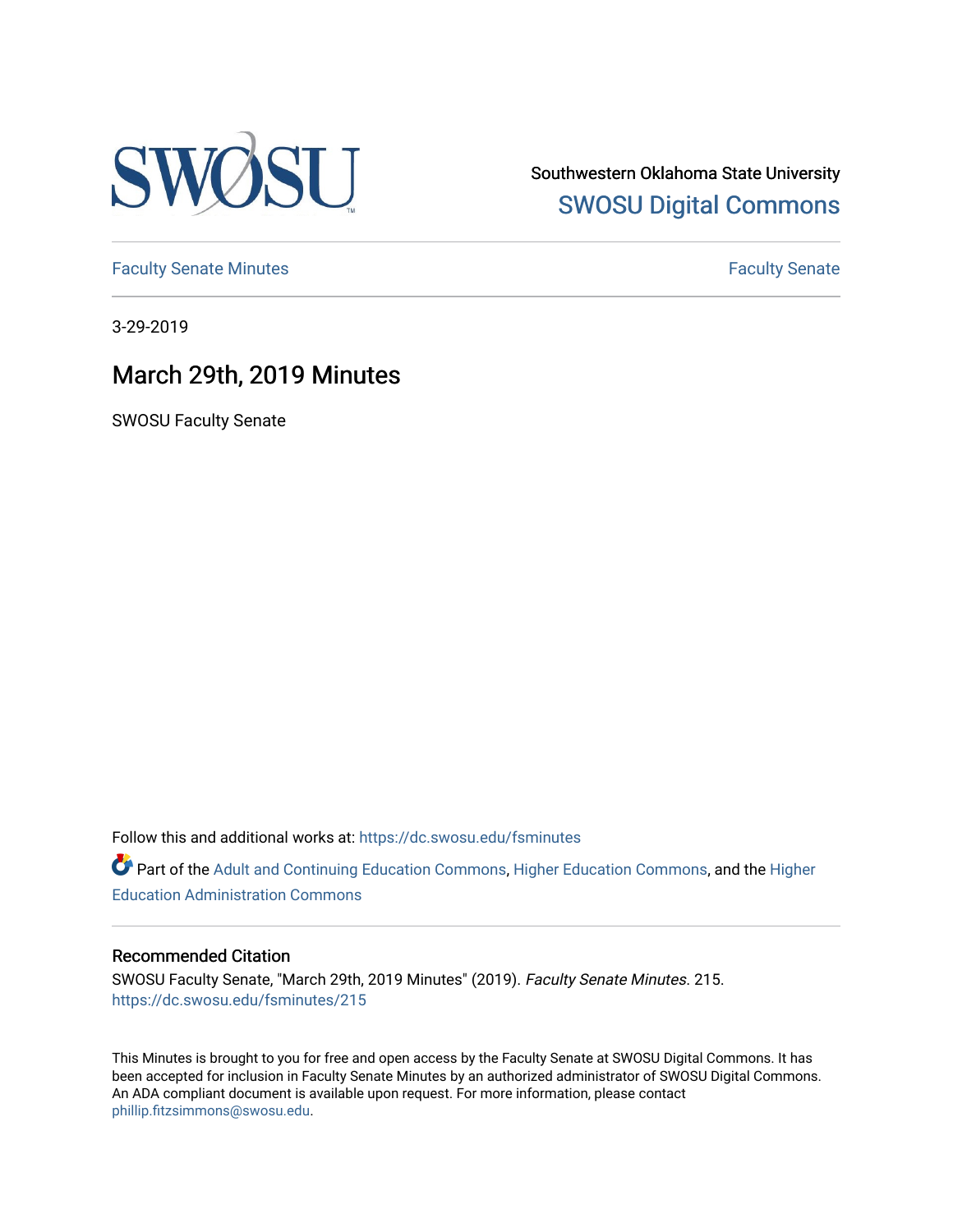# SWOSU Faculty Senate

March 29<sup>th</sup>, 2019 Approved Minutes

- **I. Call to Order:** Faculty Senate President Amanda Smith-Chesley called the March meeting of the Faculty Senate to Order at *2:36 pm* in HEC 201.
- **II. Establishment of a Quorum:** *Bo Pagliasotti, Landry Brewer (via ITV), Stephen Burgess, Angela Gore, Tommye Davis (via ITV), Jerry Dunn, Linda Pye, Swarup Ghosh, Robin Griffeath, LeaAnne Hume, Paul Hummel, Sunu Kodumthara, Sharon Lawrence, Scott Long, Bill Kelly, Holly McKee, Evette Meliza, Kathy O'Neal, Eric Paul, Cynthia Pena, Hank Ramsey, Hardeep Saluja, Lisa Boules, Amanda Smith, Tony Stein, Karen Sweeney, Muatasem Ubeidat, Cheri Walker (via Zoom), Meri Hix (via Zoom), Angela Gore (via Zoom).*
- *III.* **Certification of Substitutes:** *Bill Kelly for David Martyn (Chemistry and Physics), Angela Gore for Rachel Davis (Nursing), Linda Pye for Phillip Fitzsimmons (Library).*
- **IV. Presentation of Visitors:** *none.*
- **V. Approval of Minutes:** *Approved with corrections by a unanimous voice vote.*
- **VI. Announcements** 
	- **A.** President Amanda Smith-Chesley
		- 1. The **Faculty Retirement Reception** will be held **Wednesday, April 17th**, from 3-5 pm in the Bulldog Beanery.
		- 2. Executive Council Meeting of 3/25/2019
			- *a) State Budget:* anticipate \$1200 raise for common ed. teachers, concurrent enrollment should be fully funded
			- *b) State Legislature:* Section 13 Bill has died, Free speech on campus and alternative certification through private entities bills proposed
			- *c) University Budget:* Please inform Brenda Burgess of any requests, bearing in mind no budget increases are expected
		- 3. Administrative Council of 3/25/2019
			- a) Convocation: Sayre May 2, Weatherford May 4 (same as last year, but early and late sessions will be swapped); Graduation applications must be submitted by April 12th
			- b) CAS welcomes new dean, Jason Johnson
			- c) CPGS welcomes new associate dean, Darryl Barnett
			- d) Business Office requests invoices for this fiscal year asap (by June  $30<sup>th</sup>$ ) as ERP will go live for finances in July
			- e) Library: Janet Slagell retiring; *Westview* Writers Series featuring poet laureate Jeanetta Mish April 2nd 7:00 p.m. BEC
			- f) Remind students that they are eligible for summer Pell funding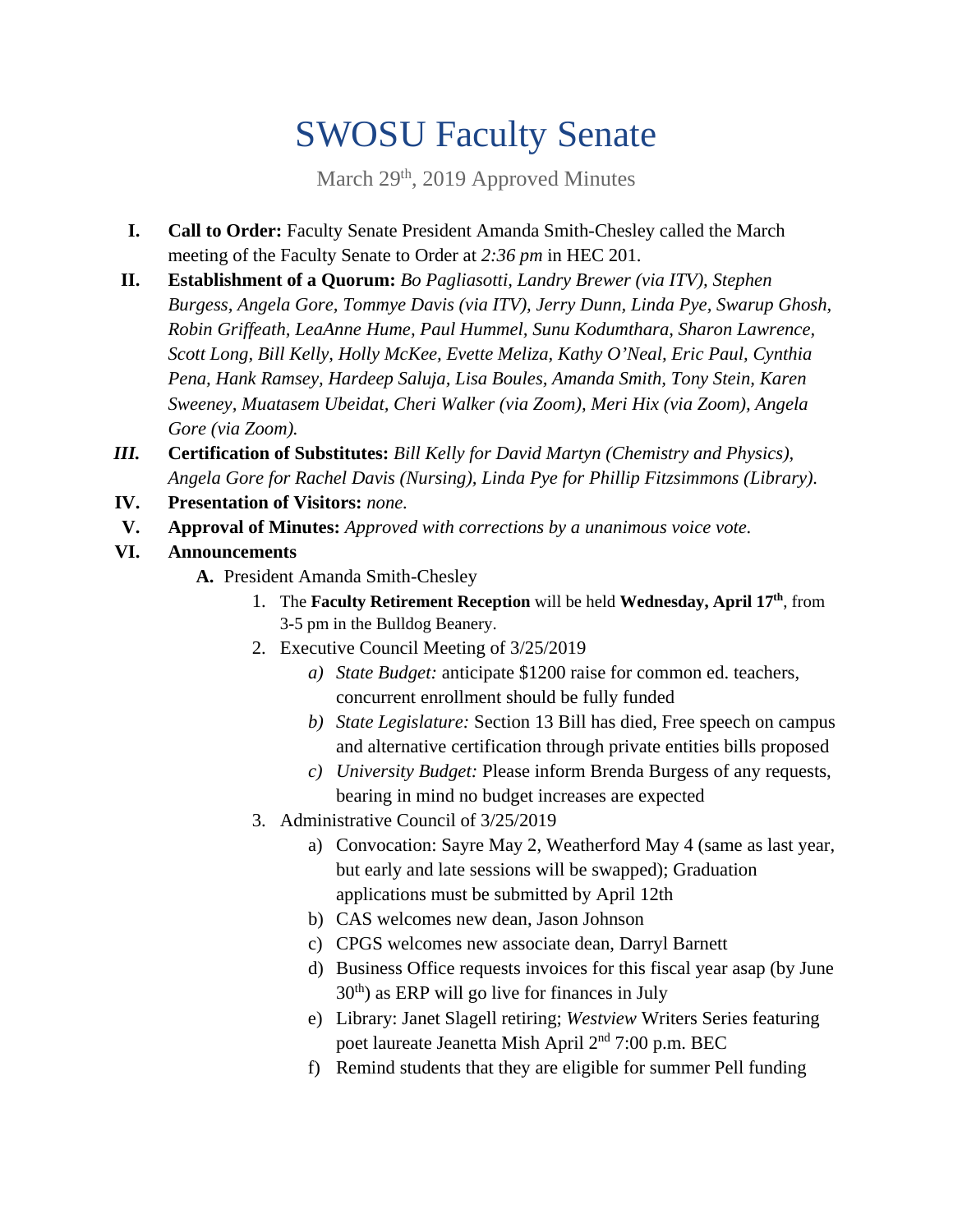- g) CETL: Instruction Excellence Academy applications due April 19<sup>th</sup>; Info session/demonstration April 4<sup>th</sup> at 12:00 p.m. HEC 203
- h) NSO: April  $5^{th}$ ,  $11^{th}$ ,  $19^{th}$
- i) SISA Banquest March 31<sup>st</sup>, 6:00-8:00 p.m., Ballroom
- j) SWOSUpalooza April  $5<sup>th</sup>$  and  $6<sup>th</sup>$
- k) Staff Appreciation Luncheon, April 17<sup>th</sup> 11:30-1:00, Ballroom
- l) Relay for Life: March 29<sup>th</sup> SWOSU Wellness
- 4. Meeting with Provost on 3/26/2019
	- a) *Retention*: Ruffalo Noel Levitz consultant service to help implement need-based/merit-aware tuition waivers; also looking into expanding tuition waiver from 1-year to 4-year
	- b) *ERP*: Joel Kendall requests feedback on enrollment issues so far
- **B.** Secretary/Treasurer Holly McKee
	- 1. Roll Sheet—please sign
	- 2. Treasurer's Report
		- a) BancFirst
			- (1) February Balance: \$1,908.08
			- (2) Withdrawal: \$0
			- (3) Deposit: \$0
			- (4) Current Balance: \$1,908.08
		- b) University Account
			- (1) February Balance: \$105.01
			- (2) Current Balance: \$105.01
- **C.** President-Elect Stephen Burgess: *Nothing to report.*
- **D.** Past President Jerry Dunn: *Nothing to report.*
- **E.** Faculty Athletic Representative: Bo Pagliasotti- *announced the girls' basketball game.*
- **F.** Student Government Representative: Marshall Wallace *not present.*

### **VII. Reports from Standing and Ad Hoc Committees:**

- **A. Nominating Committee:** from Scott Long, Chair (see *Appendix A*)- *This was tabled until after the discussion of New Business Item B. When revisited, this was approved by a unanimous voice vote.*
- **B. Ad hoc Attendance Committee:** from Jerry Dunn, Chair

**Faculty Senate Motion 2019-03-01:** The SWOSU attendance policy in the student handbook will be modified to the following statement:

The University will excuse absences due to participation in **formally sponsored** activities including course related field trips, student involvement in research presentations or academic symposiums, artistic performances, NCAA (National Collegiate Athletic Association)/NIRA (National Intercollegiate Rodeo Association) athletic events, PLC (Presidents Leadership Class)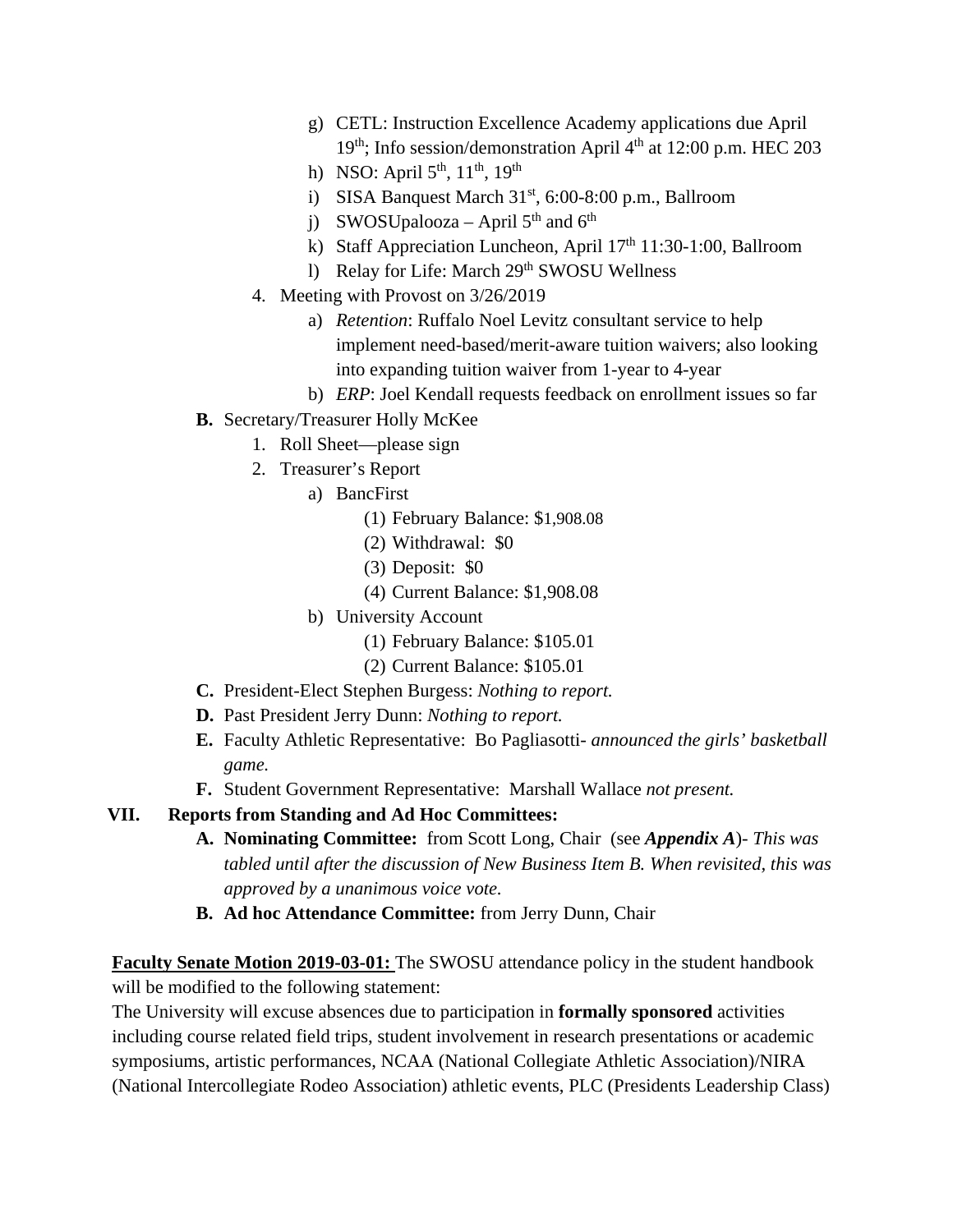sponsored events, or other events approved for student participation by the VP for Student Affairs and/or VP for Academic Affairs. Students will notify the course instructors at the earliest possible time of scheduled events resulting in future missed classes. The student(s) will be fully responsible for any course work missed during the absence as determined by the course instructor.

**Rationale:** The current attendance policy is lacking in relation to our sister institutions and NCAA guidelines. The current policy statement:

The university does not excuse students from class attendance for participation in school activities such as athletics, music groups, speech events, field trips, etc.

*After some discussion of how student athletes handle classes with required labs (such as pharmacy and nursing), this was approved by a unanimous voice vote.* 

### *C. Engagement Committee: The following update was read from an email from Yu-Ling Chen, Chair of the Engagement Committee:*

*"This committee may function as a provider of information and may be especially beneficial to new faculty members, to help them become a part of the community in their first couple years. Options which will be explored include a variety of activities such as basketball, movie night, lounge night, sports-watching events, partnerships with local businesses (ex. faculty happy hour, faculty trivia night at RX Brew), and faculty-sponsored volunteering events. The current plan is to host one or two structured activities each month, and this will hopefully lead to the development of organic social interactions such as faculty members going out to dinner together on their own. The Faculty Engagement Ad-Hoc Committee has proposed hosting an activity one week before finals. Games, hotdogs, and snacks (if sponsored) will be provided and the purpose is to advocate for and survey faculty's interests in social activities. This committee also plans to host this activity at the Fall faculty workshop."* 

### **VIII. Unfinished Business:** *None.*

### **IX. New Business:**

*A.* **New Senators:** According to the records (*Appendix B*), the following senators have expiring terms: Dr. Eric Paul, Dr. Cynthia Pena, Dr. Robin Griffeath, Dr. Cheri Walker, Dr. Hardeep Saluja, Dr. Sharon Lawrence, Dr. Evette Meliza, Dr. Hank Ramsey, Dr. Jack Li, Dr. Stephen Burgess, and <del>Dr</del>-Ms. LeaAnne Hume. *Please forward the name of your department's new senator to Dr. Amanda Smith-Chesley. Include the method used by the department to determine the new senator.*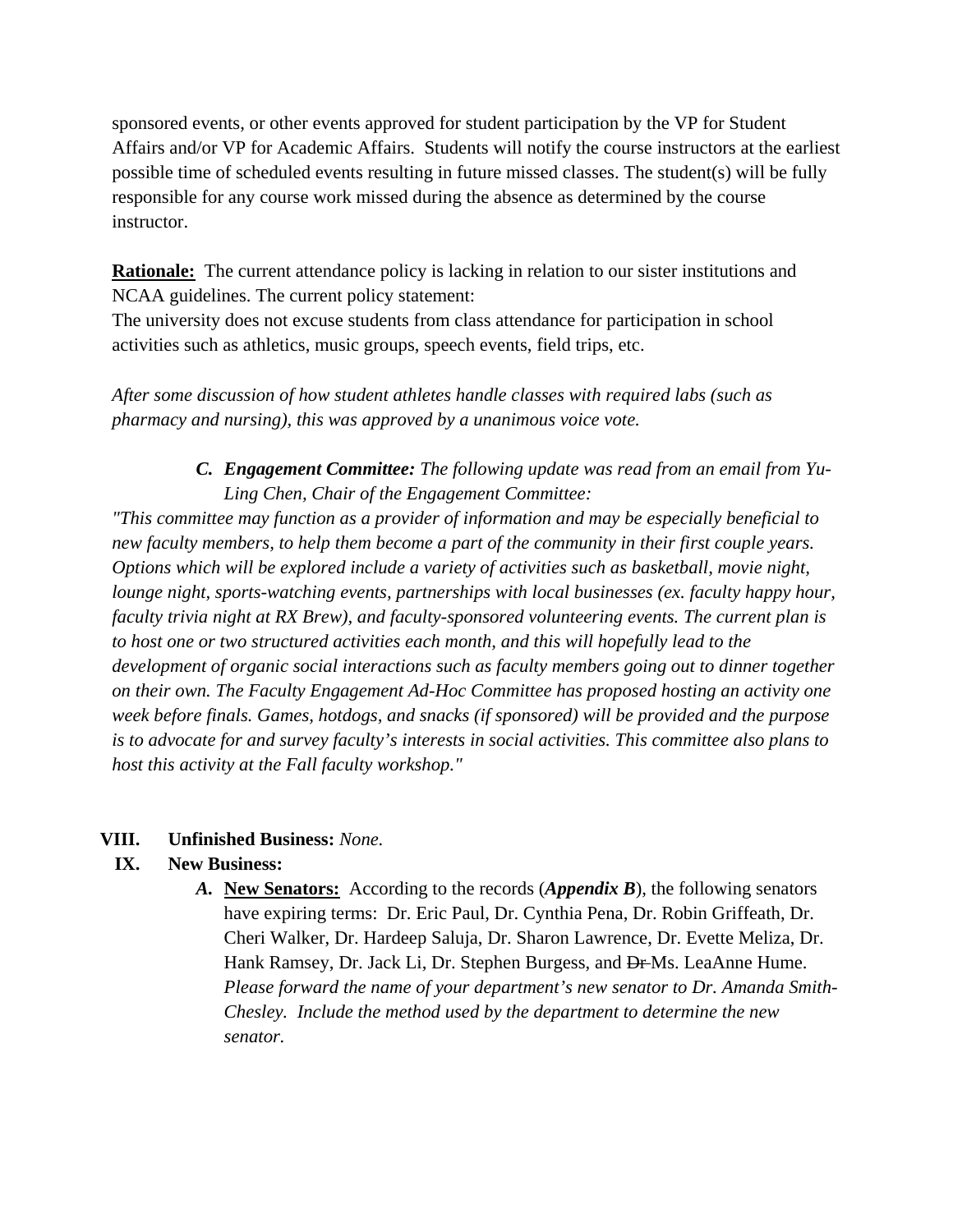*Please also check with your Deans/department heads on the number and allocation of senators.* The Constitution states:

 Article II – Section 1. … academic units (Colleges) shall each elect one Senator for every seven (or major fraction thereof) of its full-time faculty members receiving an annual contract.

 Section 2. Each of the academic units shall determine by two-thirds vote of each of its faculties its own method for electing Senators and determining their specific constituencies pursuant to Senate guidelines.

*B.* **Standing Committee Descriptions:** Resulting from the Executive Committee's meeting with the Provost, 3/26/19.

**Faculty Senate Motion 2019-03-02:** The SWOSU Standing Committee Descriptions will be modified according to the revisions presented in (*Appendix C)*.

**Rationale** Standing committee descriptions need to be revised to reflect the inclusion of Sayre faculty into departments.

*This was approved by a unanimous voice vote.* 

- **X. Adjournment:** *3:14 pm*
- **XI. Next Meeting: Friday, April 26th at 2:30 pm**
- **XII. Subsequent Meeting: Wednesday, May 1st at 4:00 pm**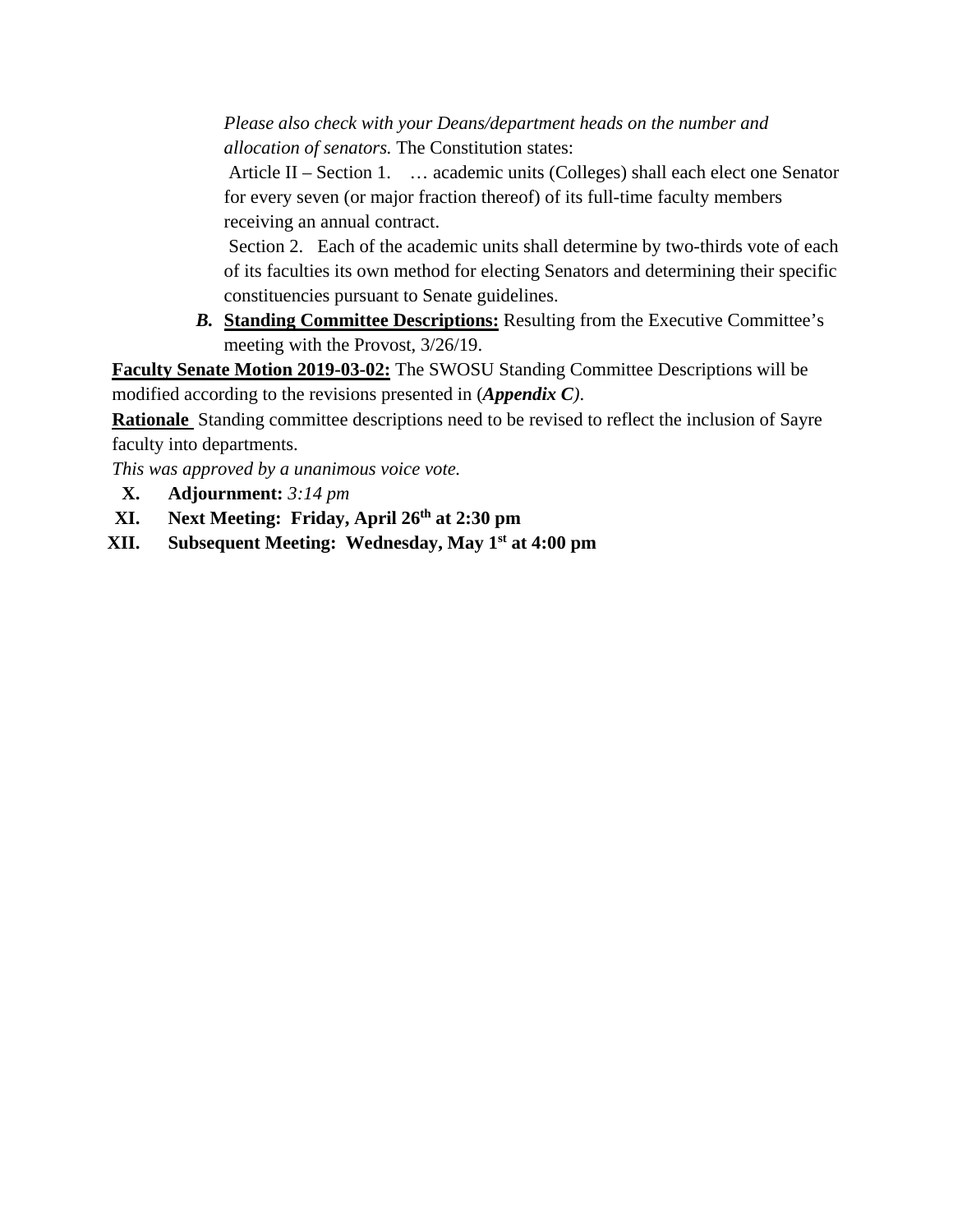#### *Appendix A*

SWOSU Faculty Senate Nominating Committee Report A – March, 2019

The final report is one of two versions, dependent upon the action of the Senate to a motion coming from Committee. If the Senate approves the motion reflecting changes in the Faculty Handbook concerning Colleges, there are twenty-five (25) open positions. If the Senate does not approve the motion, there will be twenty-six (26) open positions. The affected position is noted [bracketed and in red] which would be eliminated, should the motion pass.

There are twenty-five (25) or twenty-six (26) committee positions elected from the Faculty Senate that are open for the 2018-2019 academic year, offering at least 25 opportunities for faculty to serve the University (identified as follows).

**Academic Appeals Committee** -- Reviews the procedural fairness of an instructor's grading policy upon the filing of a written student academic appeal. The committee also reviews student requests to change a grade to a withdrawal (W) or grade change requests in the event that the instructor of record is no longer employed by the university.

Five (5) open

**Academic Suspension Appeals Council** -- Develops policies governing student advisement within the framework of Regents' retention regulations, and serves as an appellate committee on student academic status. The council meets before classes start each semester (fall, spring, and summer) and other meetings are scheduled as needed.

Three (3) open

**Appellate Committee on Dismissal of Tenured Faculty and Grievance Committee** ‐‐ Hears appeals of dismissed tenured faculty members when hearings are requested, and hears grievances when filed.

Three (3) open – Must be tenured

**Benefits Committee** -- Promotes programs that will contribute to the health and wellness of all University employees and their families; studies and reviews all employee benefit programs at Southwestern Oklahoma State University and makes this information available to SWOSU community; gathers faculty and staff input on all University benefit programs; and reviews annually University-sponsored benefits, and the RUSO benefit programs, and make recommendations through proper channels regarding such benefits.

College Specific Two (2) open

College of Professional and Graduate Studies (one open) College of Arts and Sciences (one open)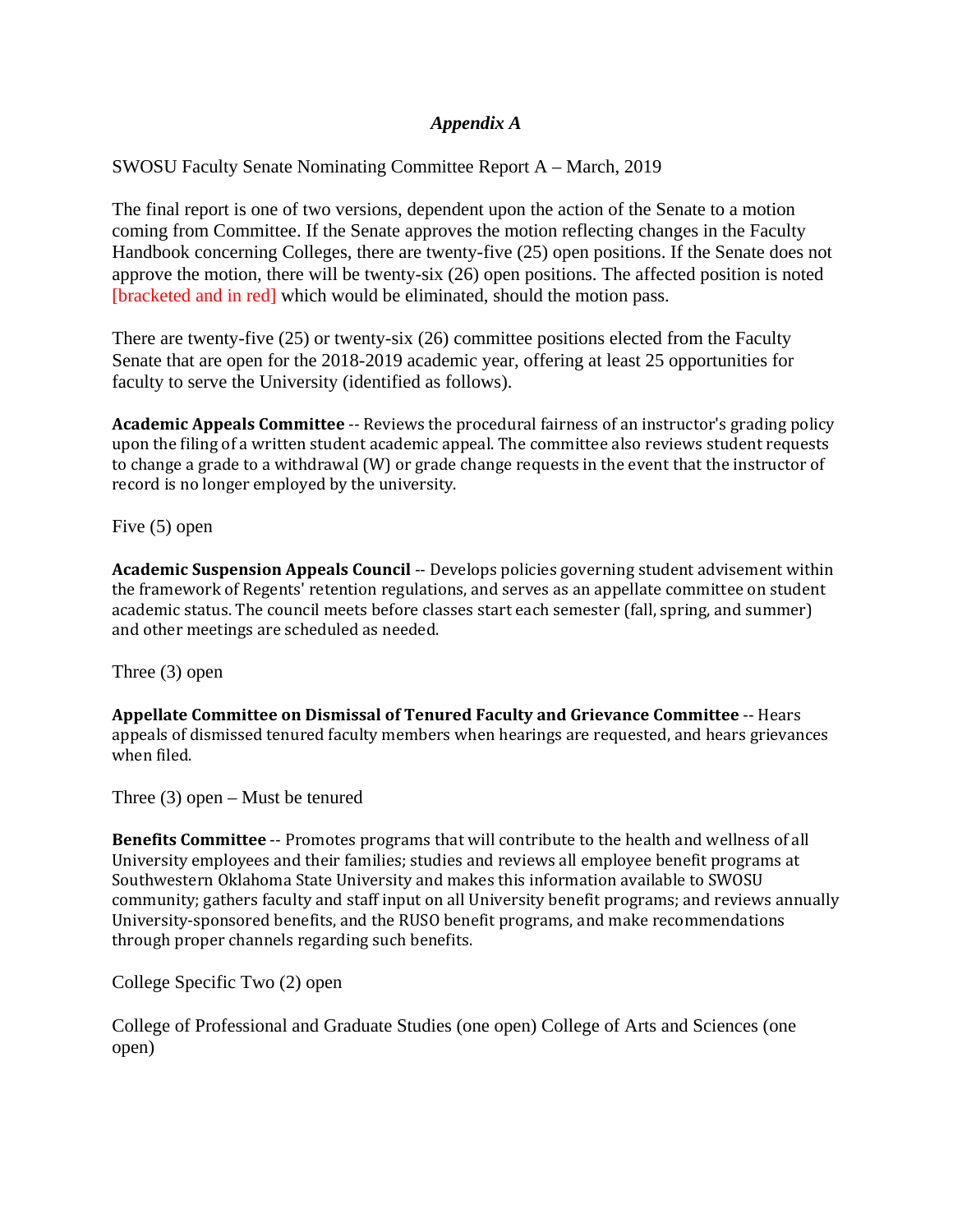**Bernhardt Award Selection Committee --** Selects an outstanding faculty member to recognize. College Specific

Two (2) open College of Arts and Sciences (one open) College of Pharmacy (one open) College of Professional and Graduate Studies – Dr. Amanda Evert

**Campus Environmental Committee** -- Promotes environmental awareness, resource conservation, and recycling of certain materials.

One (1) open

**Excellence in Teaching and Learning Committee** - Supports the CETL mission in their commitment to student learning and quality education by engaging faculty in reflective practices promoting innovations in teaching and learning in traditional and online formats. ETLC collaborates with faculty to foster a dialogue about teaching strategies, methods, and policy recommendations which promote student learning and academic quality. ETLC will meet regularly either in person, virtually, or both.

College Specific Four (4) [Three (3)] open

[College of Associate and Applied Programs (one open)]

College of Arts and Sciences (one open) College of Professional and Graduate Studies (one open) Library (one open)

**Faculty Development Committee** -- Encourages excellence in teaching and scholarly activities. This committee will offer programs to enable the faculty to improve personal and professional qualities as educators. Program content will encompass: teaching, research, and new faculty orientation. 

College Specific Three (3) open

College of Arts and Sciences (one open) College of Professional and Graduate Studies (one open) Library (one open)

**Financial Assistance Advisory and Appeals Committee** -- Acts as an advisory committee to the student financial assistance officer, hears appeals, and recommends disposition of student grievances related to financial assistance awards. A faculty member nominated by the Faculty Association will be added to the committee for appeals and grievance hearings.

One (1) open

**Intellectual Property Committee** -- Disseminates information to the faculty regarding laws and policies regarding copyrights and the use of intellectual property. The Committee monitors general University compliance.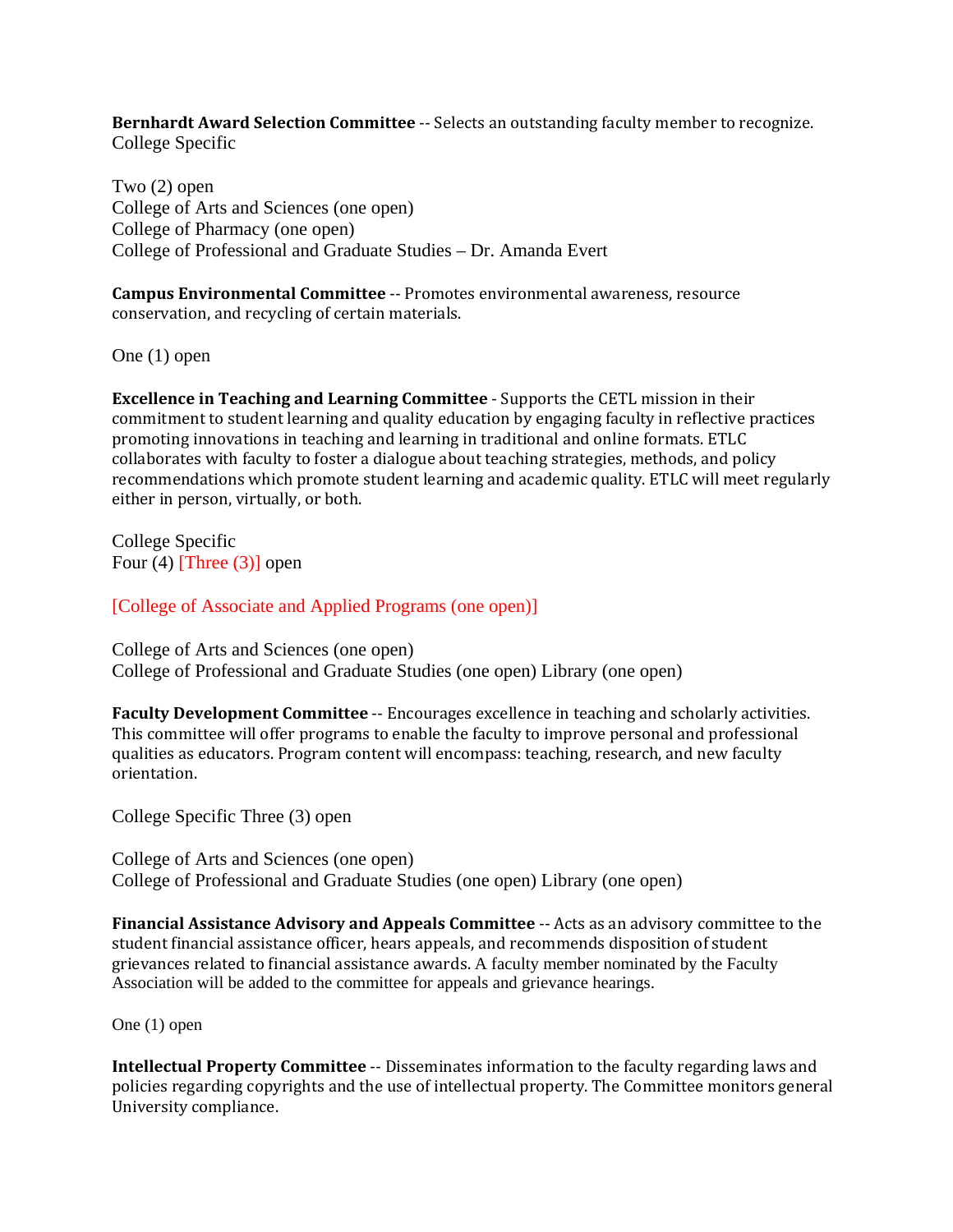Two (2) open Respectfully submitted on this day, 29 March 2019

Scott F. Long, Chair Faculty Senate Nominating Committee

Scott of Long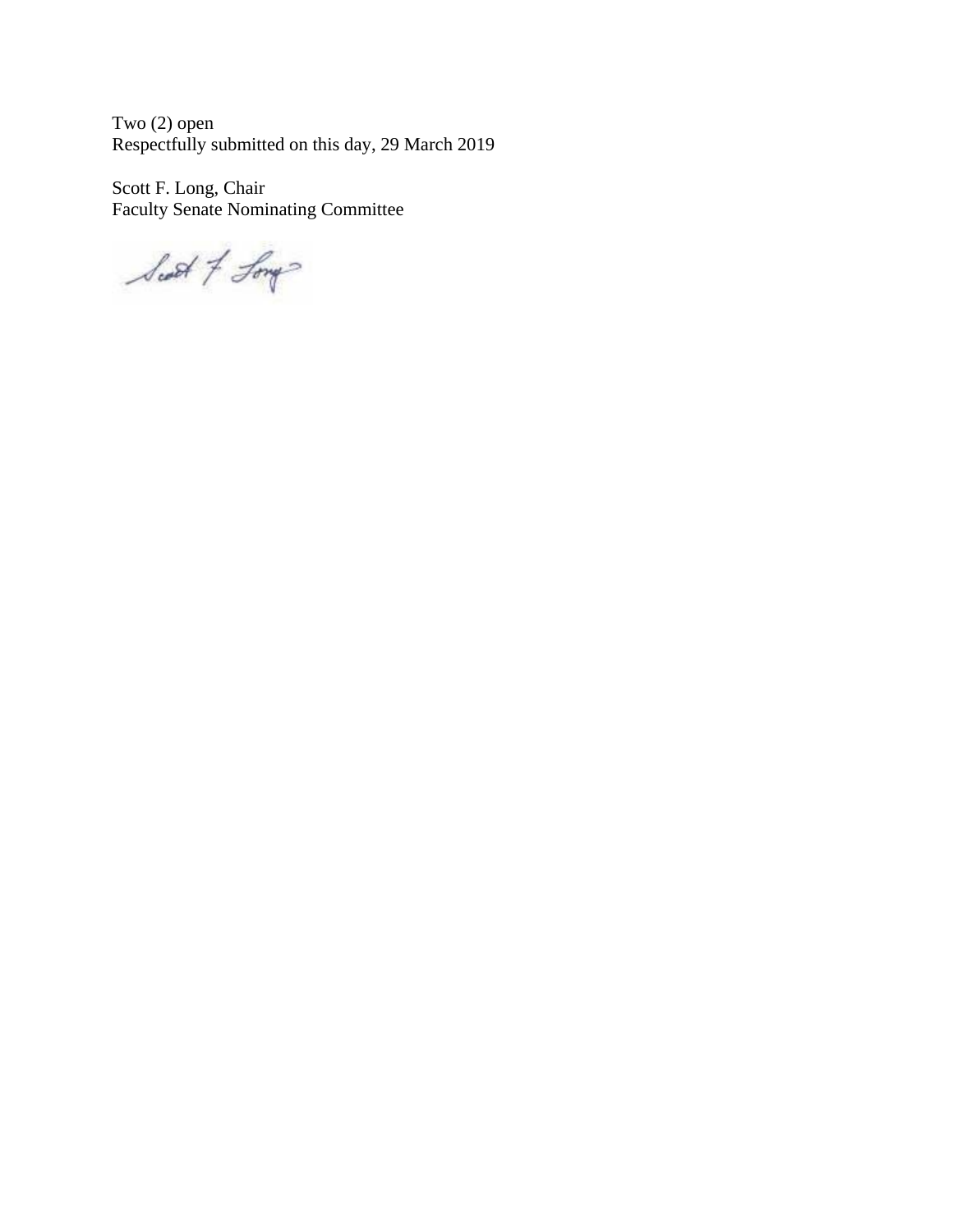# *Appendix B*

# **2018-2019 Faculty Senate Membership**

| President           | Dr. Amanda Smith-Chesley |
|---------------------|--------------------------|
| President-Elect     | Dr. Stephen Burgess      |
| Secretary/Treasurer | Dr. Holly McKee          |
| Past-President      | Dr. Jerry Dunn           |
| Parliamentarian     | Dr. Scott Long           |
| Archivist           | Mr. Phillip Fitzsimmons  |

# **College of Arts and Sciences**

| <b>Department</b>              | <b>Name</b>          | <b>Term</b>           |
|--------------------------------|----------------------|-----------------------|
| Art, Communication and         | Dr. Lisa Schroeder   | 2020                  |
| Theater                        |                      |                       |
| <b>Biological Sciences</b>     | Dr. Muatasem Ubeidat | 2021                  |
|                                | Dr. Eric Paul        | 2019                  |
| <b>Chemistry and Physics</b>   | Dr. David Martyn     | 2020                  |
|                                | Dr. Tony Stein       | 2020                  |
| <b>Language and Literature</b> | Dr. Amanda Smith     | 2020 (past-president) |
|                                | Dr. Cynthia Pena     | 2019                  |
| <b>Mathematics</b>             | Dr. Kathy O'Neal     | 2021                  |
|                                | Dr. Swarup Ghosh     | 2021                  |
| <b>Music</b>                   | Dr. Yu-Ling Chen     | 2021                  |
|                                | Dr. Robin Griffeath  | 2019                  |
| <b>Social Sciences</b>         | Dr. Sunu Kodumthara  | 2021                  |
|                                | Dr. Jerry Dunn       | 2021                  |

# **College of Pharmacy**

| <b>Department</b>              | <b>Name</b>        | <b>Term</b> |
|--------------------------------|--------------------|-------------|
| <b>Pharmacy Practice</b>       | Dr. Meri Hix       | 2021        |
|                                | Dr. Cheri Walker   | 2019        |
| <b>Pharmaceutical Sciences</b> | Dr. Scott Long     | 2020        |
|                                | Dr. Hardeep Saluja | 2019        |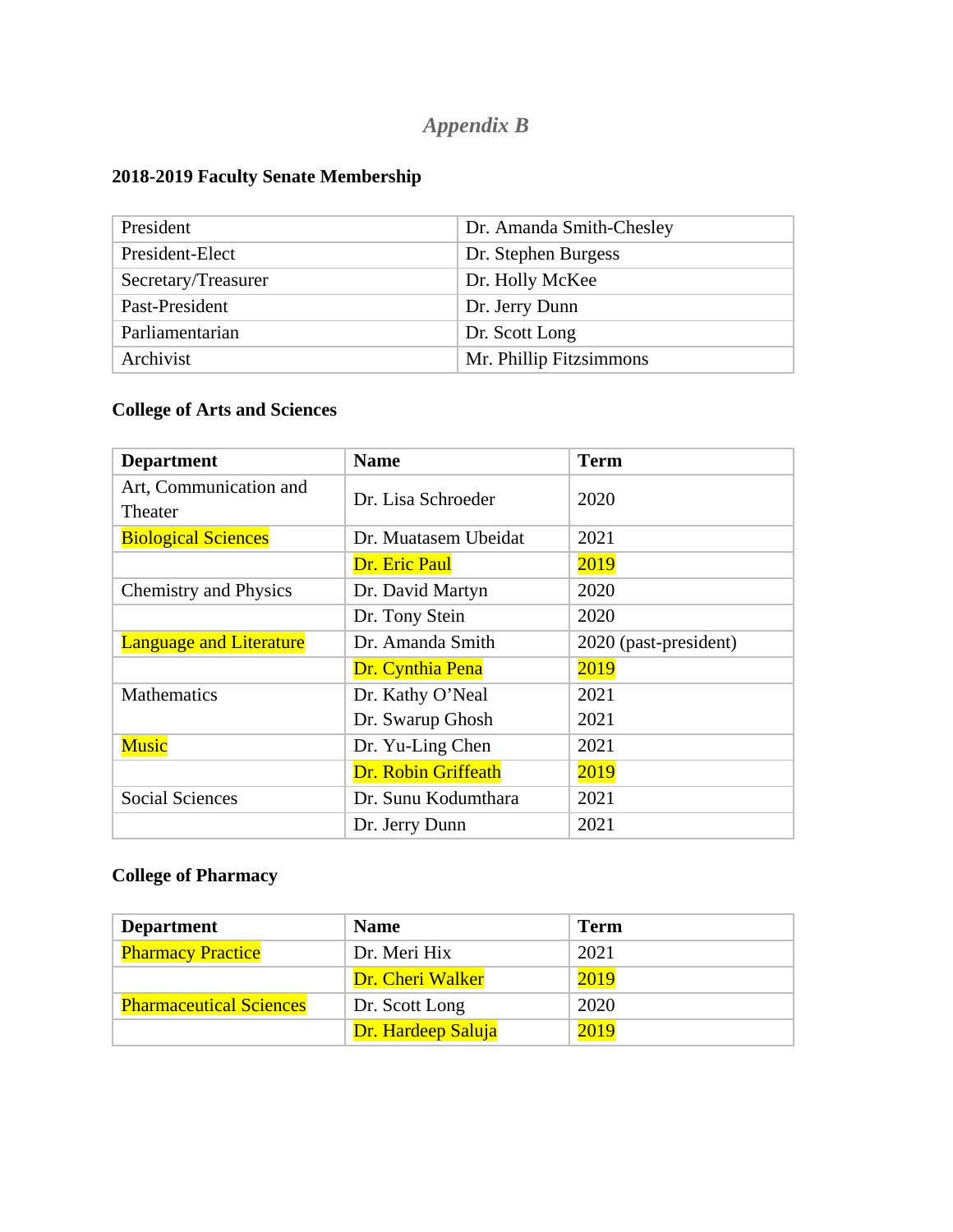# **College of Graduate and Professional Studi**

| <b>Department</b>                 | <b>Name</b>                               | <b>Term</b> |
|-----------------------------------|-------------------------------------------|-------------|
| <b>School of Allied Health</b>    | <b>M<sub>s</sub>.</b> Dr. Sharon Lawrence | 2019        |
| <b>School of Behavioral</b>       |                                           |             |
| <b>Sciences and Education</b>     |                                           |             |
| <b>Education</b>                  | Dr. Ann Russell                           | 2020        |
|                                   | Dr. Evette Meliza                         | 2019        |
| Kinesiology                       | Mr. Wayne Anderson                        | 2020        |
| Parks and Recreation              | Mr. Paul Hummel                           | 2020        |
| Management                        |                                           |             |
| Psychology                        | <b>Dr. Stephen Burgess</b>                | 2019        |
| <b>Business and Computer</b>      | Dr. Holly McKee                           | 2020        |
| Science                           | <b>Dr. Hank Ramsey</b>                    | 2019        |
| <b>Business and Computer</b>      | <b>Dr. Hank Ramsey</b>                    | <b>2019</b> |
| <b>Science</b>                    |                                           |             |
| Finance, Management and           | <b>Ms. Karen Sweeney</b>                  | 2021        |
| <b>Marketing</b>                  |                                           |             |
| <b>Industrial and Engineering</b> |                                           |             |
| <b>Technology Computer</b>        | Dr. Karen Sweeney                         | 2021        |
| <b>Science and Engineering</b>    | Dr. Jack Li                               | 2019        |
| <b>Technology</b>                 |                                           |             |
| <b>School of Nursing</b>          | <b>Ms. LeaAnne Hume</b>                   | 2019        |
|                                   | Ms. Rachel Davis                          | 2020        |

# **College of Associate and Applied Programs – Sayre**

| <b>Department</b>                                   |                                       | <b>Term</b>  |
|-----------------------------------------------------|---------------------------------------|--------------|
| Sayre                                               | Ms. Tommye Davis<br>Mr. Landry Brewer | 2020<br>2021 |
| Library                                             | Mr. Phillip Fitzsimmons               | 2021         |
| <b>Faculty Athletic Representative (non-voting)</b> | Mr. Bo Pagliasotti                    | 2019         |
| <b>Student Representative (non-voting)</b>          | Mr. Marshall Wallace                  | 2019         |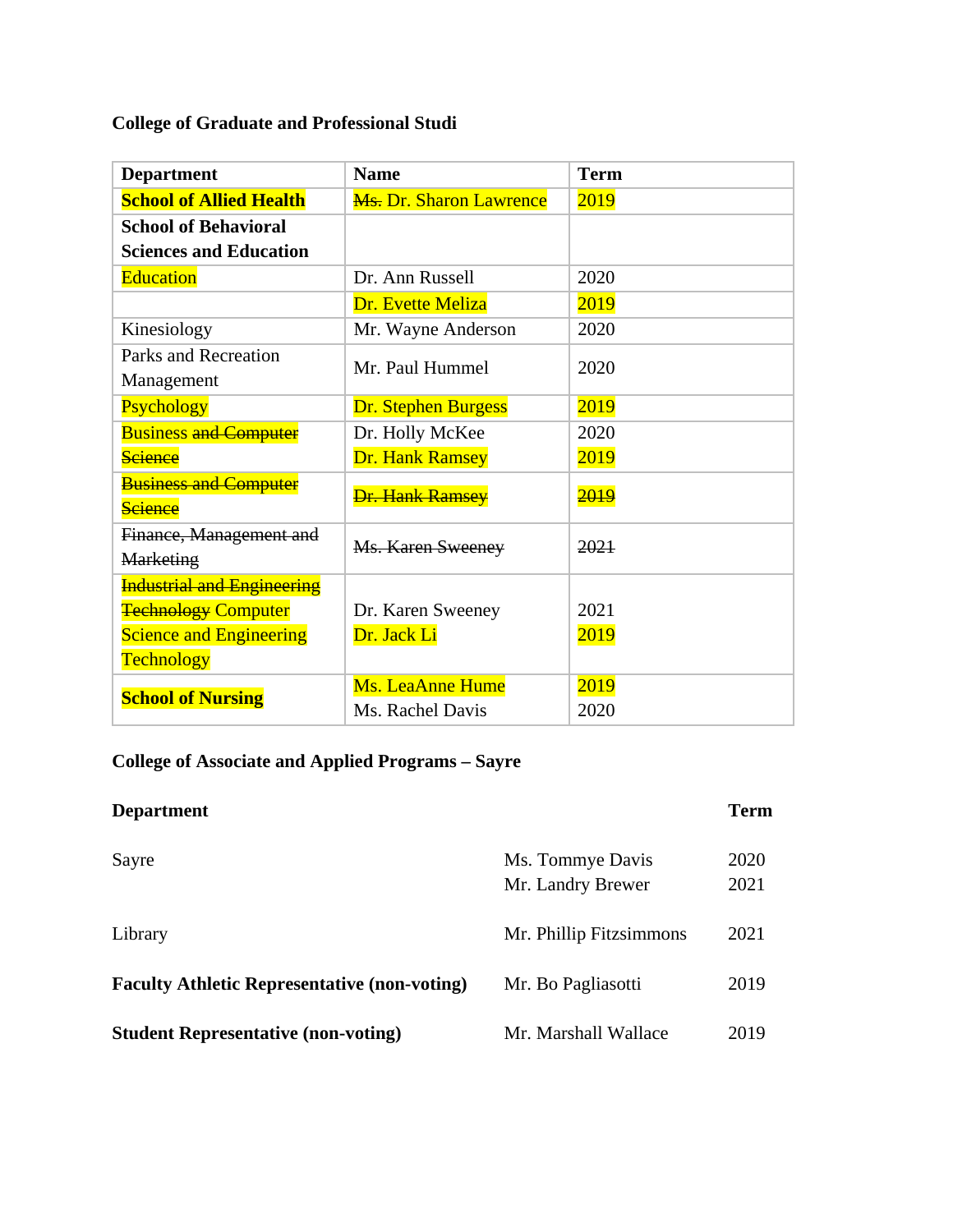# *Appendix C*

Red strike through – deletions Highlight – additions/changes \* – Faculty Senate nominations

### **STANDING COMMITTEES WITH FACULTY REPRESENTATION**

Academic Technology Committee -- The Academic Technology Committee exists to support the SWOSU academic community concerning present and future technology-related needs. The committee also recommends formulation of the technological strategic plan including short and long range acquisition, implementation and coordination of technology, and classroom-related technological needs on a university-wide basis.

The committee is composed of seven six members serving three year terms, including one faculty member from each of the four colleges CAS, CPGS, COP, one from the library, a student appointed by the Dean of Students, and the Director of CETL. Members are nominated by Deans and appointed by the Provost. The Provost and the Director of ITS serve as *ex officio* members.

\* Assessment Committee -- Recommends policies and procedures for testing and assessment of student academic achievement and student satisfaction.

Committee members include the Chair of the General Education Committee, the Chair of the Department of Language and Literature, the Chair of the Department of Mathematics, the Dean of Students, the Director of Assessment, the Director of Counseling and Assessment at the Sayre Location, the President of the Student Government Association and one additional representative from the College of Arts and Sciences, three representatives from the College of Professional and Graduate Studies, and one representative from the College of Pharmacy. and one representative from the College of Associate and Applied Programs. Faculty representatives will be selected by the Faculty Senate and approved by the Provost and will serve three year terms. One additional student, selected by the Vice President for Student Affairs, shall be included in the committee and serve a one-year term. The Chair of the committee is appointed by the Provost from the membership. The Associate Provost, the Director of CETL, and one Teaching and Learning Coordinator serve as *ex officio* members.

\* Benefits Committee -- Promotes programs that will contribute to the health and wellness of all University employees and their families; studies and reviews all employee benefit programs at Southwestern Oklahoma State University and makes this information available to SWOSU community; gathers faculty and staff input on all University benefit programs; and reviews annually University-sponsored benefits, and the RUSO benefit programs, and make recommendations through proper channels regarding such benefits.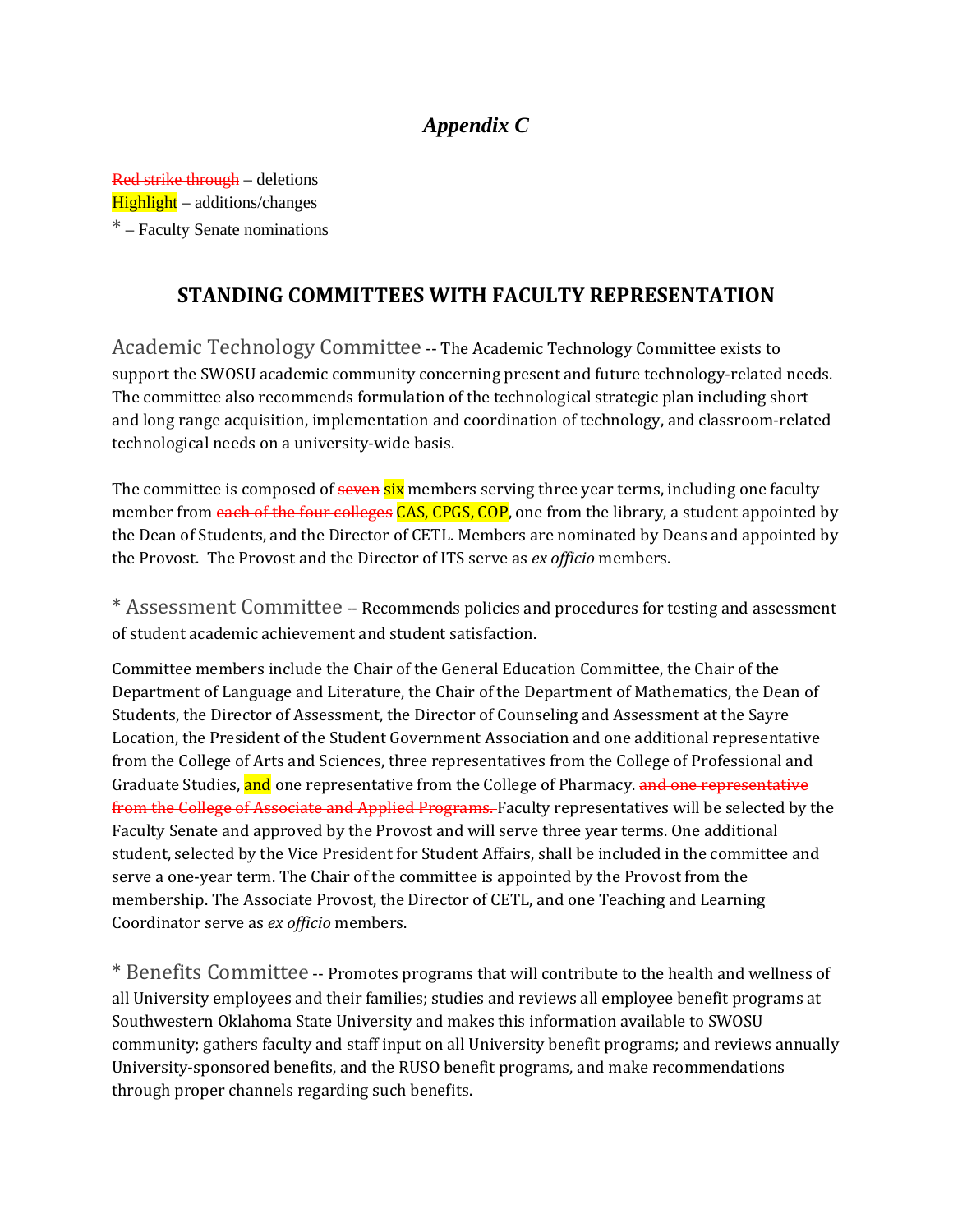The committee is composed of eight members --- four faculty (one representative selected by the Faculty Senate from each of CAS, CPGS, COP, and one member from the **Sayre Location or** SWOSU Libraries), and four staff (three selected by the SWOSU Staff Council, and one professional staff member at large appointed by the President). The Vice President for Administration and Finance, Assistant Vice President for Human Resources, and the Benefits Specialist serve as *ex officio* members. Members serve two year terms.

\* Bernhardt Award Selection Committee - Annually elects an outstanding faculty member to recognize.

The committee is composed of three faculty members -- one each from CAS, CPGS, and COP, with the most recent Bernhardt Award recipient representing their college, one alumni representative, and two student representatives, each selected annually. The chair is selected by the committee. Faculty representatives (other than the most recent winner) are selected by the Faculty Senate, one student representative is selected from seniors in the President's Leadership Class, one student representative is selected by SGA, and the alumni representative is selected by the Director of Institutional Advancement. Ex officio members include the Provost and the Director of Institutional Advancement. 

English Proficiency Program Committee -- Makes recommendations related to the English Proficiency Exam. 

The committee is composed of one faculty member from each college CAS, CPGS, and COP, the Chair of the Department of Language and Literature, the past Director of the Freshman English Program, and two students appointed by the Student Government Association who serve annually. Faculty members serve three year terms, and are appointed by the Provost and the President.

\* Excellence in Teaching and Learning Committee - Supports the CETL mission in their commitment to student learning and quality education by engaging faculty in reflective practices, promoting innovations in teaching and learning in traditional and online formats. ETLC collaborates with faculty to foster a dialogue about teaching strategies, methods, and policy recommendations which promote student learning and academic quality. ETLC will meet regularly either in person, virtually, or both.

The committee is composed of the Director of the Center for Excellence in Teaching and Learning (*ex officio*), the Associate Provost (*ex officio*), seven six faculty chosen by the Faculty Senate (two representatives from the College of Arts and Sciences, two representatives from the College of Professional and Graduate Studies, one representative from the College of Pharmacy,  $\rho_{\text{He}}$ representative from the College of Associate and Applied Programs, and one representative from the Library), and up to four additional members from faculty, staff, and students across campus as deemed appropriate by the Director of the Center for Excellence in Teaching and Learning. Committee members serve two year terms.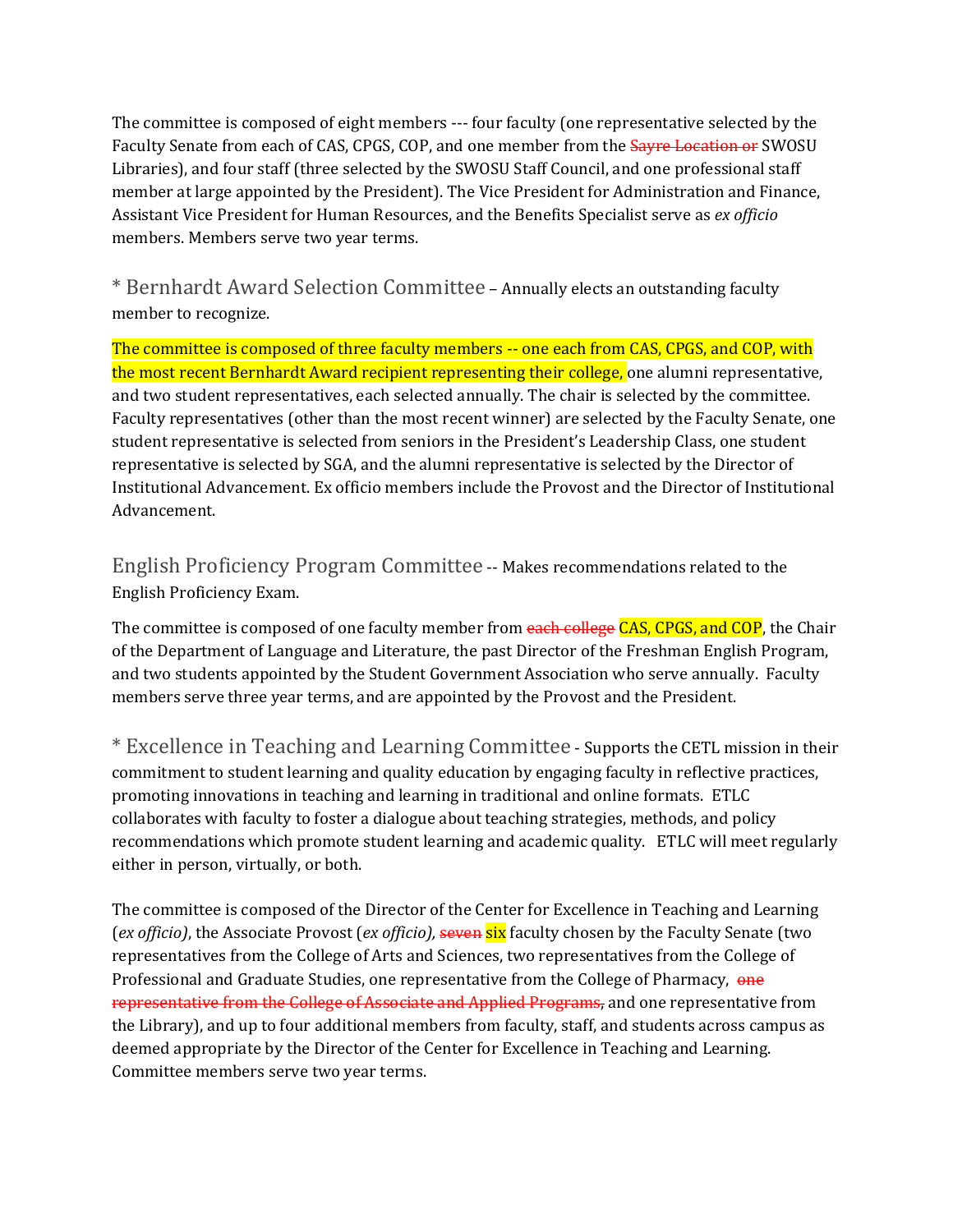\* Faculty Development Committee -- Encourages excellence in teaching and scholarly activities. This committee will offer programs to enable the faculty to improve personal and professional qualities as educators. Program content will encompass: teaching, research, and new faculty orientation.

The committee is composed of  $\frac{\text{seven}}{\text{six}}$  members serving staggered two-year terms -- two representatives from the College of Arts and Sciences, two representatives from the College of Professional and Graduate Studies, one representative from the College of Pharmacy, one representative from the College of Associate and Applied Programs, and one representative from SWOSU Libraries. Members are nominated by the Faculty Senate to fill the open seats each year, and are appointed by the Provost and the President. The committee chair will be elected by committee members from faculty who are serving their last year on the committee of a two year term. The Director of the Center for Excellence in Teaching and Learning serves as an *ex officio* member. 

\* Faculty University Promotion/Tenure Review Committee – Evaluates faculty applications for tenure and promotion, and makes recommendations related to granting tenure and promotions. 

The committee shall be composed of three faculty members from the College of Arts and Sciences, three faculty members from the College of Professional and Graduate Studies, one faculty member from the College of Pharmacy, and one faculty member from the College of Associate & Applied Programs the SWOSU Libraries. The seat for the College of Associate and Applied Programs or SWOSU Libraries will alternate as two-year terms expire.

Terms for all seats will be staggered so that only four of the total eight seats are open each year. Members of the committee shall serve two year terms and shall not be able to serve consecutive terms. Department Chairs, Associate Deans, Deans and applicants shall not be eligible for committee membership. The committee elects a chair.

\* Faculty University Promotion/Tenure Appeals Committee **–** Hears appeals related to promotion and tenure decisions.

The Promotion/Tenure Appeals Committee will be composed of one faculty member from each of the College of Arts and Sciences, the College of Professional and Graduate Studies, the College of Pharmacy, and one **faculty member** from the College of Associate & Applied Programs or SWOSU Libraries. The College of Associate & Applied Programs will fill this committee seat in oddnumbered years and the SWOSU Libraries in the even-numbered years.

Selections by the Faculty Senators of that college or library are forwarded to the Provost in the selection process for SWOSU Promotion/Tenure Review Committee. A fifth member of this committee will be a member of the Appellate Committee on Dismissal of Tenured Faculty Members, and may not have been a candidate or on the slate of three during the current academic year. This individual will be selected by the Faculty Senate. Two (2) additional members of this committee,